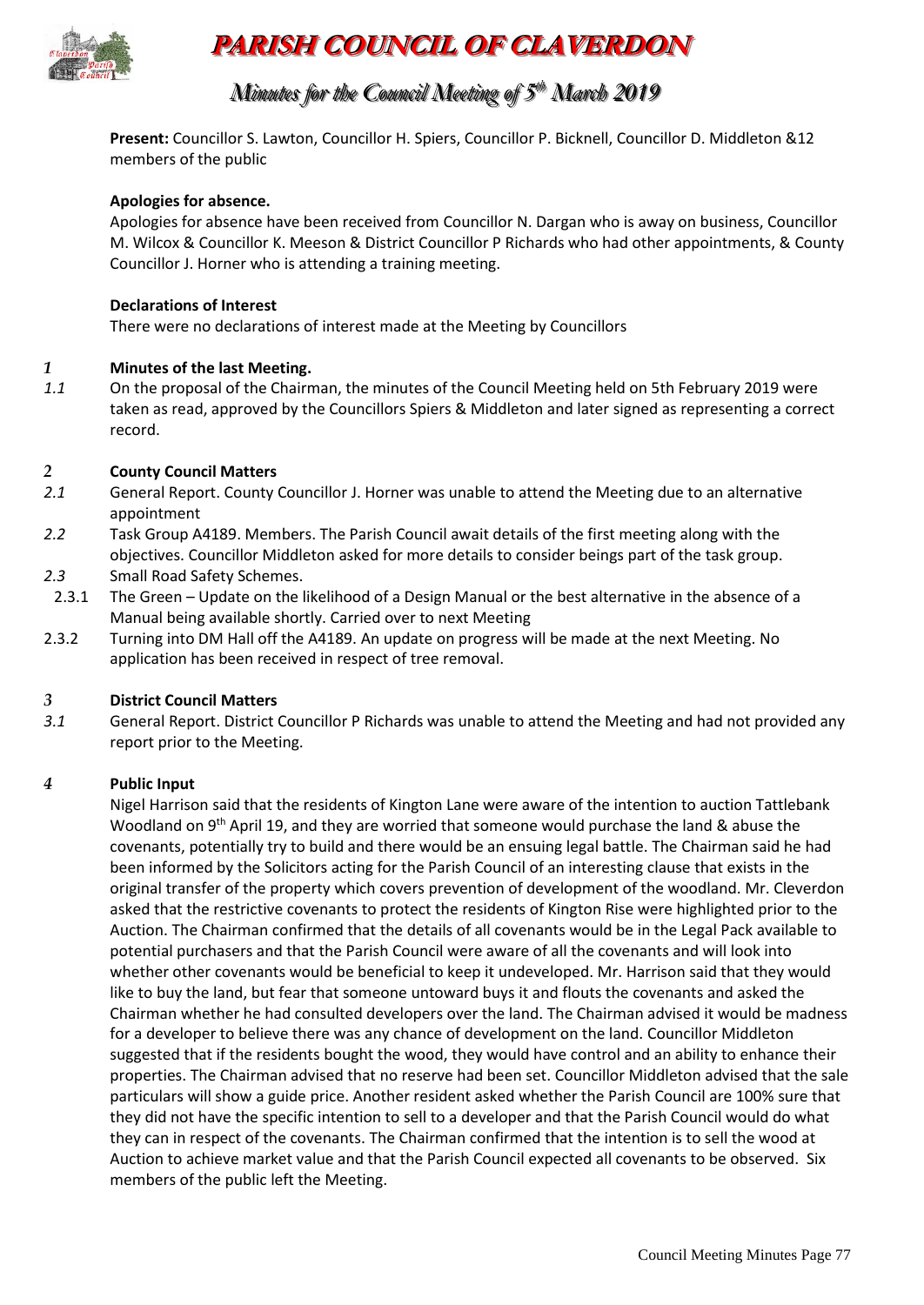# *5* **Planning.**

*5.1* Update on previously considered applications. No planning updates have been received from SDC since the last Parish Council Meeting

# *5.2* Applications Responded to Inter-meeting

5.2.1 Yarningale House Yarningale Common – 19/00229/FUL. Alterations to existing side extension and front garage, replacement of front porch with single storey front extension and installation of balcony to existing rear extension. The Councillors, having reviewed the details of the application between Meetings, and after due consideration recorded a response of No Representation on  $25<sup>th</sup>$  February 19.

# *5.3* Applications for Discussion at this meeting

5.3.1 Arden Park Farm, Manor Road. 19/00333/COUQ. Prior approval notification for the change of use of agricultural building into 1no. dwelling including associated operational development under Class Q(b). The Councillors, having reviewed the details of the application, and after due consideration recorded a response of No Representation.

# *5.4* Other Planning Issues

- 5.4.1 Old Butchers Shop The Chairman advised that the Planning Officer at SDC was absent through illness and was unable to provide a date when the case could be pleaded in support of the Applicants.
- 5.4.2 Field off Henley Road A4189 between Kington Lane & Glenhurst Farm. Councillor Bicknell advised that some 150 metres of hedgerow had been removed from site and the fields plough up. An Environmental Impact Survey may have been obtained to do this, however the matter had been sent SDC Enforcement who will provide their findings in due course.
- 5.4.3 Land on Langley Road 18/01410/FUL Change in site levels to paddock. SDC issued the Notice of Decision on 25<sup>th</sup> February 2019 advising that planning permission was refused as the development was contrary to Policies CS.5, CS.12 & AS.10 of the SDC Core Strategy. The matter has been referred to the Enforcement Officer. The Applicant may appeal, and the Parish Council will advise interested parties if this should happen.

# *6* **Neighbourhood Plan**

*6.1* As part of the Regulation 16, submission consultation for the Neighbourhood Plan commenced on 31st January 2019 and concludes on Friday 15<sup>th</sup> March. SDC produced a small number of 'information packs' which are held at the Community Shop and by the Parish Clerk. Those wishing to view the documentation can do so by visiting the Community Shop during opening times or contact the Parish Clerk on 01926 842089 to arrange a convenient time to view the details. The website www.claverdonvillage.co.uk also has just the submission version of the Neighbourhood Plan which forms part of the documents available. The Chairman hoped that by the end of October, the Plan would be adopted and final.

# *7* **Policing, CLASP & CASE**

*7.1* Councillor Spiers advised that completing the last two ANPR camera installations was taking some time and paperwork was awaited from Hadley's. The final locations for the cameras had been agreed. CASE currently have funds of £3245 to manage the operation going forward and donations are still being received. The weekly incident report issued by the Police continued to show little to no incidents in Claverdon.

# *8* **Recreation Field**

- *8.1* Sport England have all the documentation requested and the funds remain ring fenced awaiting proof of the match funding. The application has passed into the second phase with 3.5 months left to complete. The Parish Clerk to check what must be achieved by the deadline.
- *8.2* WALC The application for £8k of grant funds towards the Play Area is set aside until the April funding review by WALC as they want to see how the balance of the funds can be obtained.
- *8.3* Proposed New Play area Review by Councillors of the feedback following the displays provided by the Play Ground providers on  $8<sup>th</sup>$  January 19, and the detailed schemes and costs pack provided after the last Parish Council Meeting to determine next steps. Not discussed at the Meeting & placed on the April Agenda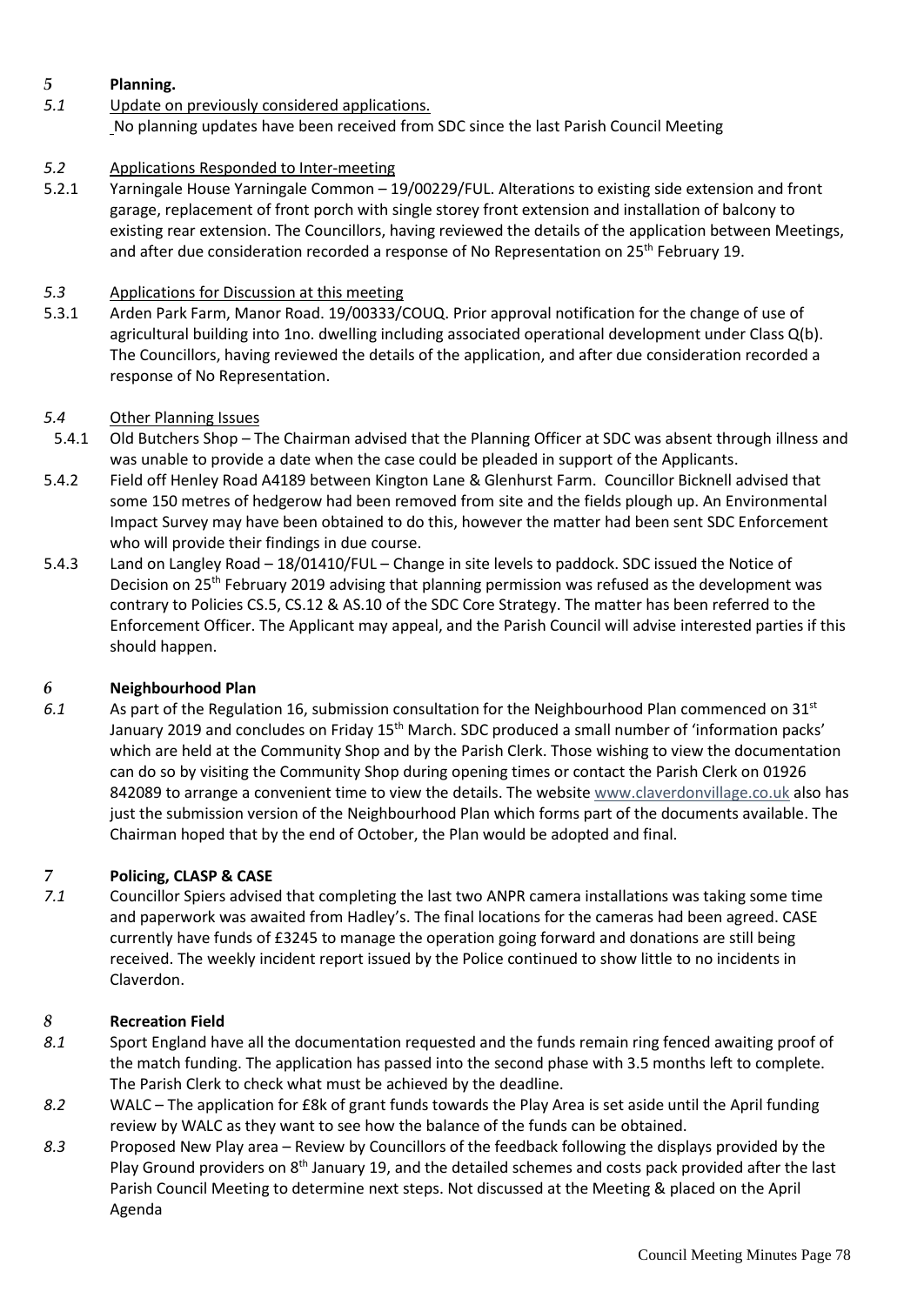- *8.4* Final costs need to be determined for the asbestos removal from the pavilion, the ground work and the cost of the extension & refurbishment of the pavilion. The Chairman has invited another Contractor to quote for the asbestos removal at the Pavilion.
- *8.5* The 3-year fixed electricity contract for the pavilion ends 20th March 19. The agreed offer is to reduce the daily standing charge from 32.45p per day to 21.0p per day (31% reduction) and increase the unit rate from 11.092p to 14.68p (32% increase) for a 4-year fixed period. Based on current consumption this would save £18 per annum. Before consideration The Chairman requested the out of contract rates as following the refurbishment, it would be advisable to fit a smart meter. The Clerk will advise.

# *9* **Footpaths & Bridleways**

*9.1* The Boys Club Field. There has been no communication from UK Youth/Ambition or their professional advisors, George F White since Claverdon Parish Council made their Offer. A decision is awaited.

#### *10* **Yarningale Common**

- *10.1* Potholes on the access to The Homestead. The Client Care letter produced by Moore Tibbits was presented to Councillors for their consideration along with the legal advice received from Moore Tibbits. The Councillors, after due consideration agreed that the Chairman and one other Councillor were to sign the Client Care letter, and that following a review of the widths of the access, the Chairman suggested the Parish Council contribute 50% to the repairs. Councillors present supported the approach.
- *10.2* Easement for Holly Cottage matter being processed by Solicitors
- *10.3* Draft Bio Diversity Management Plan for Yarningale Common. A revised draft Agreement & Management Plan is awaited from the WCC Ecologist who is costing a 30-year plan. The Ecologist's response to queries raised by Councillors was previously circulated to them and they had no further comments to make.

#### *11* **Dorothea Mitchell Hall**

- *11.1* The new notice board has been ordered and has a 6-week lead time.
- *11.2* Councillor Middleton updated the Meeting on the possibility of DM Hall holding donations for the Play Area. The Charities Commission have not responded to their letter despite persistent requests as they say they are busy and see the question as complicated. Councillor Middleton will propose at the next DM Hall Trustees meeting on 11<sup>th</sup> March 19 to open a No.2 Bank account and seek the support of the Trustees to approve this on the basis that it is being done in good faith and in the best interests of the Community.

#### *12* **General Other matters including any arising from earlier Meetings and not already covered.**

- *12.1* Claverdon K6 Telephone Kiosk. S171 Application form requires completion to secure the license to remove the kiosk. A meeting will be arranged with Peter Morgan & David Hunt to review the form and the work to be undertaken. The Councillors will decide on the best outcome for the Kiosk once all the costs are known.
	- *12.2* Annual Risk Assessment The Councillors undertook a review of the Annual Risk Assessment which had been forwarded with the Agenda. The Clerk confirmed the process undertaken to assess the risks and how the guidelines issued by NALC (National Association of Local Councils) had been followed. Though Councillor M. Wilcox was not present, the Clerk confirmed that as RFO he had reviewed and input to the drafts and the document produced with the Agenda was supported by him. Councillor Bicknell asked whether it addressed foreseen changes. The Clerk said that the items recorded in bold in the "Control Actions" column recognised ongoing work and that it was a "live" document. The Chairman considered that the Risk Assessment document was fit for purpose and proposed that it be accepted. Those Councillors present supported the recommendation.
- *12.3* Mowing Contract Verges & Lye Green, The Green & The Recreation Ground. Details of the quotes provided have been circulated to Councillors for review at the Meeting. The Councillors reviewed the summary schedule of the quotes and after due consideration Councillor Bicknell proposed that the verges & Lye Green mowing reverted back to Thomas Fox, that any Yarningale Common mowing should remain with Perennial Landscapes, and that the mowing of the Recreation Ground remained with Claverdon Garden Services as they had said they would be flexible over mowing requirements whilst work is undertaken at the Recreation Ground. The Chairman, Councillor Spiers & Councillor Middleton seconded the proposal and the Clerk was instructed to advise the respective contractors. The Chairman recommended that Ian Price continue to mow The Green as it was a focal point within the Village **Councillor Wilcox arrived at the Meeting.**
- *12.4* Claverdon School signs The 2 signs in Langley Road have been removed.
- *12.5* Any other business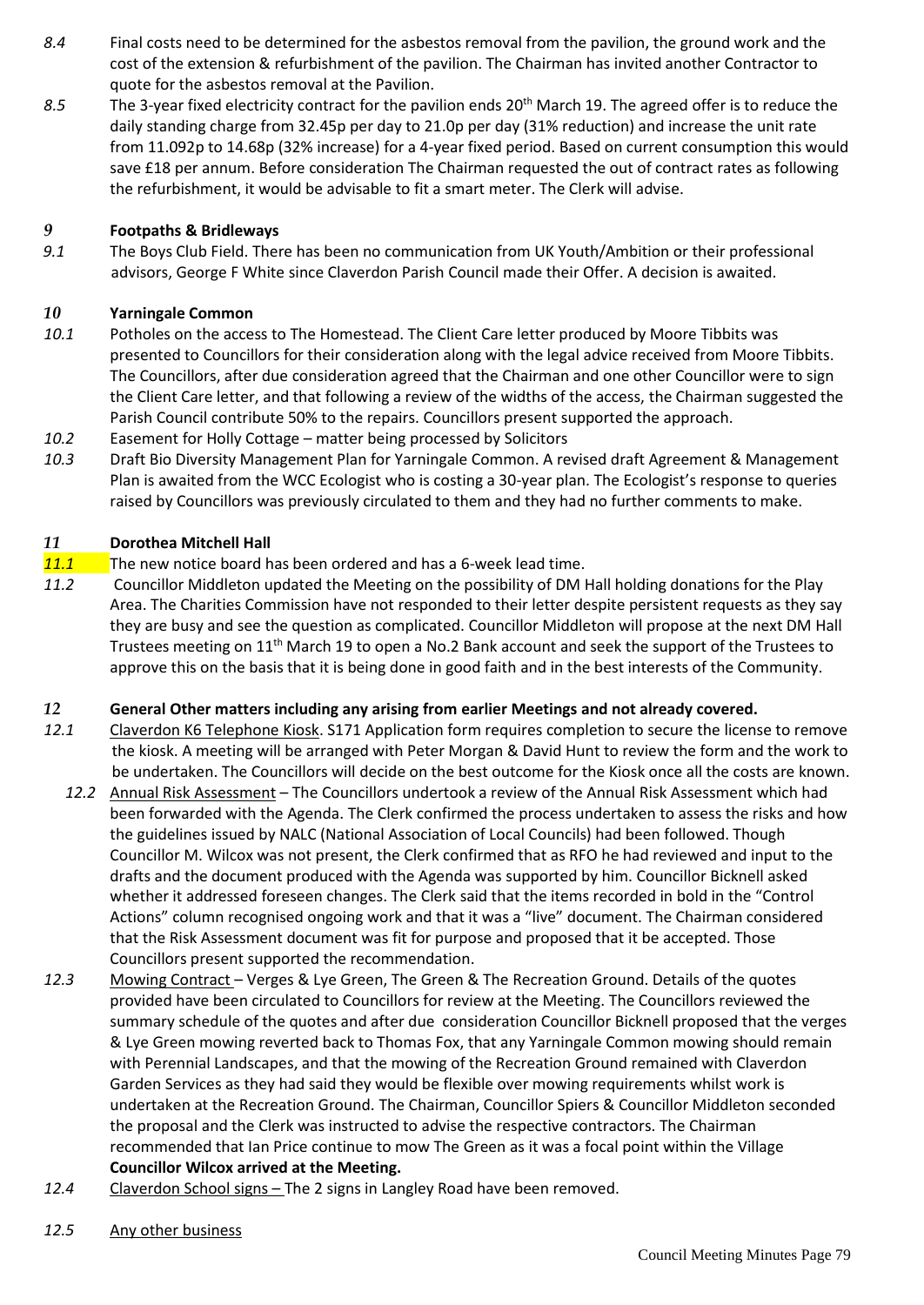- 12.5.1 Councillor Bicknell reported that quad bikes have been accessing Yarningale Common and recommended that fencing be considered to stop this. The Chairman agreed that additional fencing be investigated to prevent this access and misuse.
- 12.6 The Footpaths & Bridleways Maps Councillors suggested that the Community Shop may be able to sell some of the maps. Councillor Wilcox offered to speak to Barry Cleverdon about the possibility.

#### *13* **Post Received**

# *Meeting 05 March 2019 - Correspondence*

### **13.01 FW: Alcester Police North SNT. Latest Weekly Report. 3rd February 2019**

The latest report shows 2 instances in Langley Road. A person selling door to door saying he was part of a young offenders' rehab scheme, and secondly front and back number plates stolen from a vehicle

# **13.02 WCC - Commissioning Support Officer request to support 2 surveys**

Commissioning Support Officer, All Age Disability from Public Health, is supporting two reviews namely: -

- Day Opportunities for Learning Disability and /or Autism
- Respite & Short Breaks for adults and young people in transition with a Learning Disability, Physical Disability or Autism.

# **13.03 FW: Alcester Police North SNT. Latest Weekly Report. 10th February 2019**

The latest report shows no recorded instances for Claverdon.

# **John Crossling - WALC. 7th Feb 19. Government Consultation on a Community Framework**

The Ministry of Housing and Communities Local Government (MHCLG) are inviting views on the development of a Communities Framework. The Framework will: describe the importance of strong communities; set out the Department's vision for supporting the development of these alongside the vital work of other groups, organisations and sectors; and explain and take forward how they are embedding this approach across the work of the Department.

# **13.04 John Crossling - WALC. 20th Feb 19. Hospital to Home Settling Service**

Warwickshire Fire & Rescue service are providing a hospital to home settling service for elderly patients returning home from Warwick hospital or George Elliott Hospital

The service is to prevent unnecessary admission into hospital for adults who are well enough to go home following their treatment within A&E but require immediate transport and support in settling when they get back home.

To address the wider social and emotional factors which may result in adults being readmitted to Hospital **13.05 FW: Alcester Police North SNT. Latest Weekly Report. 17th February 2019**

The latest report shows no recorded instances for Claverdon. The report gives the law in connection with the use of off-road motor bikes. Unless they comply with all the roadworthiness tests and DVLA regulations, they cannot be used on public land. The Police are highlighting the actions they will take where incidents are discovered and provide the details needed when reporting the matter to Police.

# **13.06 FW: Alcester Police North SNT. Latest Weekly Report. 24th February 2019**

The latest report shows no recorded instances for Claverdon. The report analyses the 81 calls received during the week.

# **FW: Alcester Police North SNT. Latest Weekly Report. 3rd March 2019**

**13.07**

The latest report shows no recorded instances for Claverdon.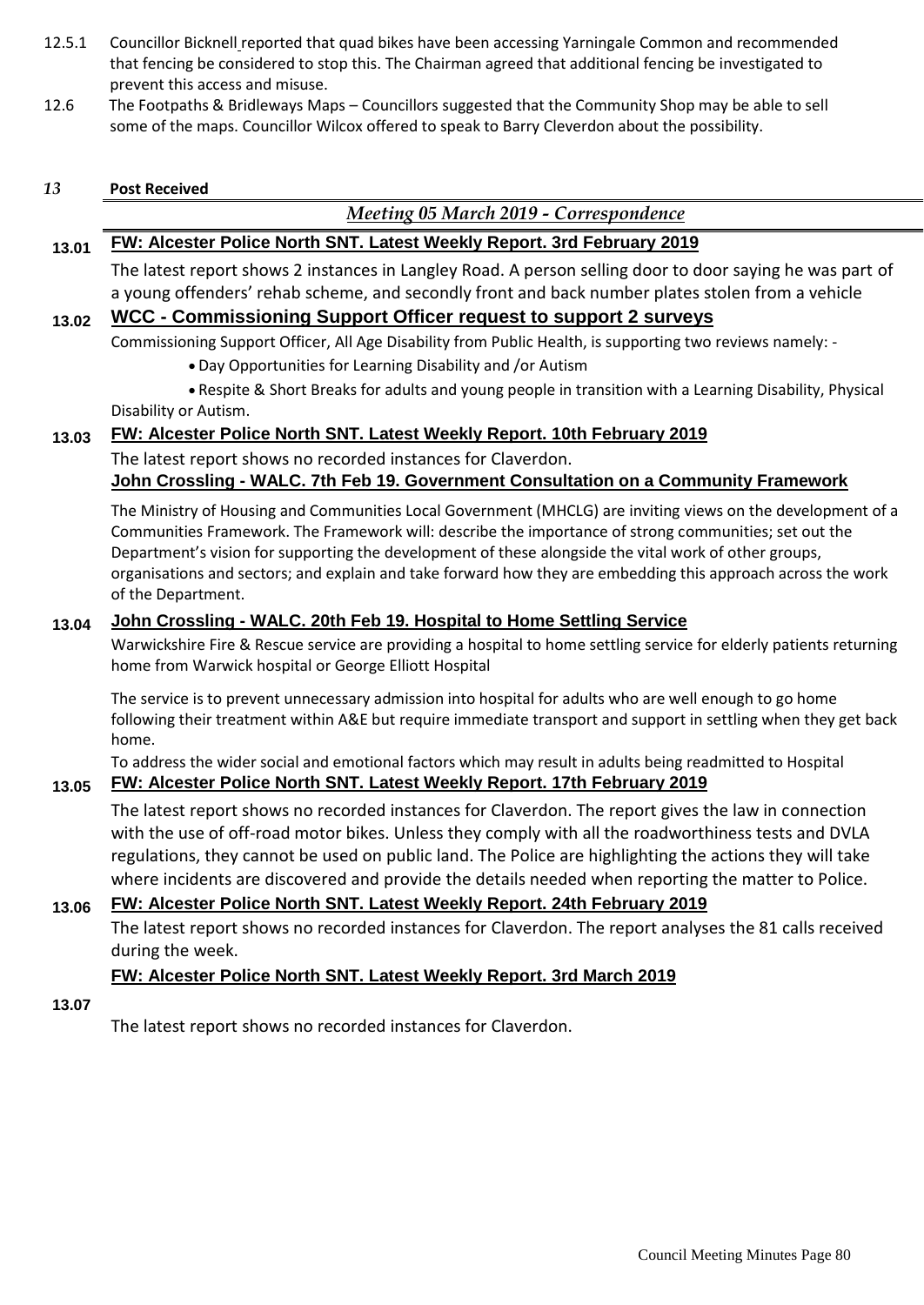# *14* **Finance**

*14.1* After consideration by Councillors & upon the proposal of the Chairman, payments due as listed below, together with the account projection to the end of March 19, were approved by all Councillors present.

| Date      | <b>Item</b>                                                             |           | Current<br>Account |               | Deposit         | Total        |  |
|-----------|-------------------------------------------------------------------------|-----------|--------------------|---------------|-----------------|--------------|--|
|           |                                                                         | Cheque No | <b>Deposits</b>    | <b>Debits</b> | <b>Accounts</b> |              |  |
| 28 Feb 19 | <b>Balance</b>                                                          |           | £33,836.67         |               | £41,041.37      | £74,878.04   |  |
|           | <b>Payments for Approval</b>                                            |           |                    |               |                 |              |  |
| 5 Feb 19  | Mowing the Green 8 times in 2018                                        | 2253      |                    | £144.00       |                 | (E144.00)    |  |
| 11 Feb 19 | Supply & Install 2 ANPR Cameras in the Village                          | 2254      |                    | £4,200.00     |                 | (E4, 200.00) |  |
| 5 Mar 19  | Digital artwork for Parish Footpaths & Bridleways<br>Maps. 1000 copies  | 2255      |                    | £1,104.00     |                 | (E1, 104.00) |  |
| 5 Mar 19  | Clerk's net salary for February 19                                      | 2256      |                    | £557.13       |                 | (E557.13)    |  |
| 5 Mar 19  | 2 Toddler Swing seats for the Under 7s Play area                        | 2257      |                    | £250.80       |                 | (E250.80)    |  |
| 6 Feb 19  | Pavilion Electricity Charges 22/12/18 to 21/01/19                       | <b>DD</b> |                    | £18.01        |                 | (E18.01)     |  |
|           | <i>Item</i>                                                             | Amount    |                    |               |                 |              |  |
|           |                                                                         |           |                    |               |                 |              |  |
|           | <b>Office Allowance</b>                                                 | £18.00    |                    |               |                 |              |  |
|           | Postage                                                                 | £7.30     |                    |               |                 |              |  |
|           | HP Instant Ink Charges to 12-02-19                                      | £30.99    |                    |               |                 |              |  |
|           | <b>Stationary - Printer paper</b>                                       | £3.25     |                    |               |                 |              |  |
|           | Mileage in February 19 - 26.8 mile                                      | £12.06    |                    |               |                 |              |  |
|           | Total                                                                   | £71.60    |                    |               |                 |              |  |
| 15 Mar 19 | Water Plus. Water at Recreation Ground                                  | <b>DD</b> |                    | £26.43        |                 | (E26.43)     |  |
| 5 Mar 19  | Part fee for set up of NEST Pension scheme for Clerk                    | 2258      |                    | £60.00        |                 | (E60.00)     |  |
| 5 Mar 19  | Cancelled Cheque                                                        | 2259      |                    |               |                 |              |  |
| 5 Mar 19  | Clerk's Expenses for February 2019                                      | 2260      |                    | £71.60        |                 | (E71.60)     |  |
| 5 Mar 19  | Recreation Ground Annual Hedge Cutting                                  | 2261      |                    | £300.00       |                 | (E300.00)    |  |
|           | Receipts and/or Transfers                                               |           |                    |               |                 |              |  |
| 12 Feb 19 | Transfer from CASE to CPC for the 2 ANPR<br>Cameras & installation cost | PIB       | £3,500.00          |               |                 | £3,500.00    |  |
|           | Interest on Reserve and Deposit Accounts                                |           |                    |               | £65.93          | £65.93       |  |
| 31 Mar 19 | <b>Balance</b>                                                          |           | £30,604.70         |               | £41,107.30      | £71,712.00   |  |

#### *15* **Meeting Dates**

15.1 Dates agreed are: 2<sup>nd</sup> April 2019, 14<sup>th</sup> May 2019 (Annual Meeting & Parish Council Meeting), 4<sup>th</sup> June 2019, 2nd July 2019, 3rd September 2019, 1st October 2019, 12th November 2019 (a delay due to the first Tuesday of the month being Bonfire Night) & 3<sup>rd</sup> December 2019.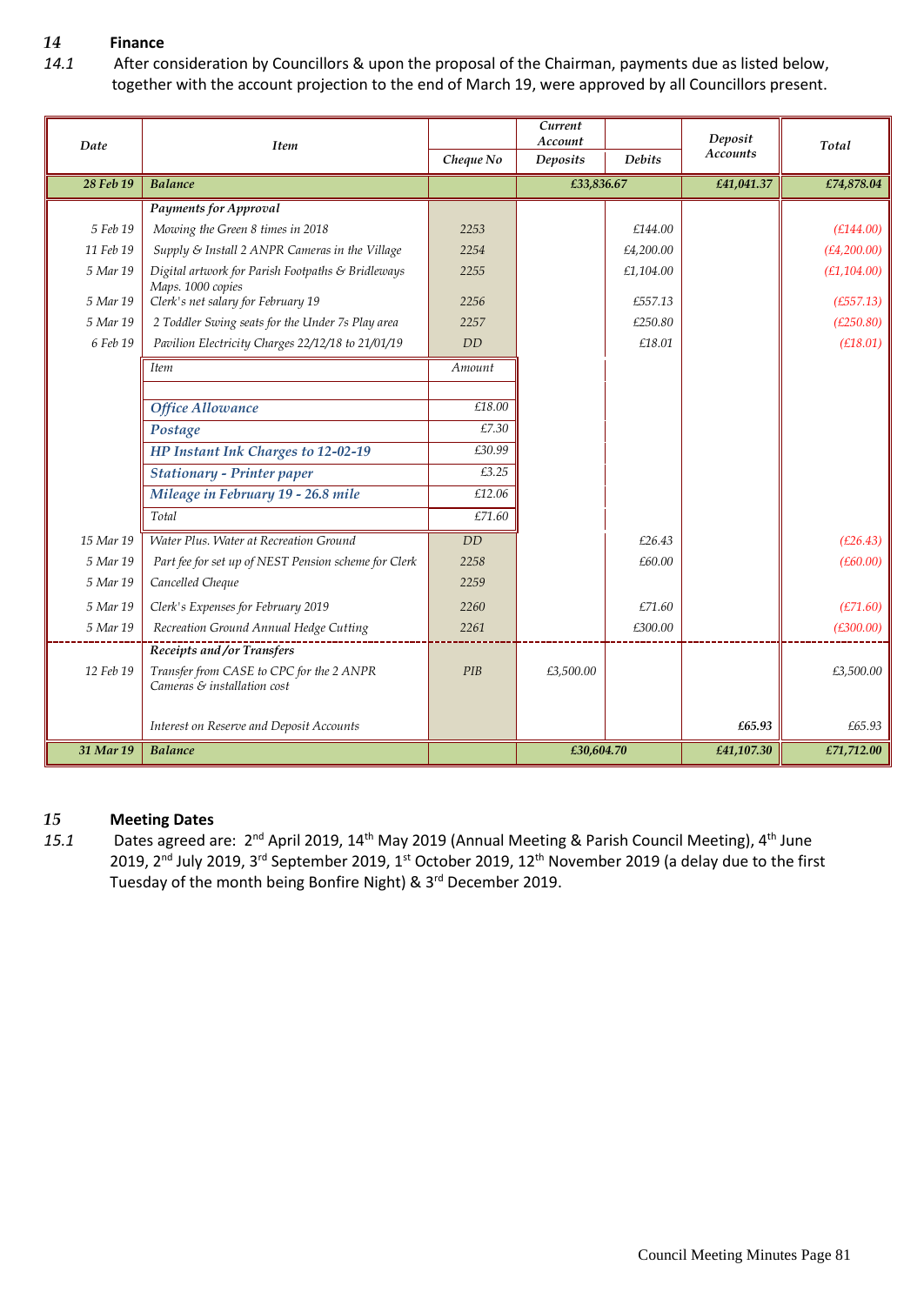#### **ITEM 12.2 - Claverdon Parish Council - RISKS ASSESSED FOR REVIEW AT THE MEETING TO BE HELD ON 5TH MARCH 2019**

|                | <b>AREA</b>    | <b>RISK</b>                                                   | <b>IMPACT</b>                                                                                                                         | <b>LIKELIHOOD</b> | <b>SEVERITY</b> | <b>CONTROL ACTIONS (those in bold are ongoing)</b>                                                                                                                                                                                                                                                                                                              |
|----------------|----------------|---------------------------------------------------------------|---------------------------------------------------------------------------------------------------------------------------------------|-------------------|-----------------|-----------------------------------------------------------------------------------------------------------------------------------------------------------------------------------------------------------------------------------------------------------------------------------------------------------------------------------------------------------------|
| $\mathbf{1}$   | <b>Assets</b>  | Protection of physical<br>assets                              | Potential loss of income and loss of use by<br>the community                                                                          | L                 | M               | The Pavilion is insured for £95k and there is business interruption<br>insurance                                                                                                                                                                                                                                                                                |
| 2              | <b>Assets</b>  | Lack of maintenance of<br>Council property.                   | High cost of eventual repair: Third party<br>injury: Risk of insurance claim :                                                        | M                 | М               | The Pavilion is currently maintained on an ad hoc basis. During 2019 the<br>Pavilion will be extended and refurbished once all the funds are in<br>place.                                                                                                                                                                                                       |
| 3              | <b>Assets</b>  | Damage to council<br>property by third party or<br>act of God | Legal liability as owner: High repair cost :<br>Loss of asset : disruption : Damage to<br>person or other property: High repair cost: | L                 | H               | Ensure adequacy of insurance cover and review annually. Maintain asset<br>register. Check the properties owned regularly. Respond quickly to<br>investigate any reports.                                                                                                                                                                                        |
| $\overline{4}$ | <b>Finance</b> | Misappropriation of<br>Funds/Money                            | Insufficient funds to meet financial<br>commitments. Loss of faith and reputation<br>of the Parish Council                            | L                 | H               | Each cheq requires 2 signatories along with the supporting documentation.<br>The cheque books are not kept, and cheques are not drawn by the cheque<br>signatories Quarterly bank reconciliation evidenced by none chq signatories<br>which reconciles the bank balances back to the receipts & payments YTD<br>schedule approved at the Parish Council Meeting |
| 5              | <b>Finance</b> | Loss of cash through theft<br>or dishonesty                   | Loss of reputation of the Parish Council.<br>Significant time in investigation and<br>securing action                                 | L                 | M               | No cash can be withdrawn from the bank account unless 2 Councillor<br>signatures are on the cheque to secure a cash transaction. Receipts are<br>accepted via bank transfer or a cheq in remittance. Cash is actively<br>discouraged. There is insurance on money in transit, at the home of an<br>employee & in transit cash.                                  |
| 6              | <b>Finance</b> | Expenditure is incurred<br>without proper approval            | Lack of accountability over public money                                                                                              | L                 | H               | Defined procedures and authority limits over purchasing of goods &<br>services. Documented in Financial Regulations. Quarterly comparison of<br>expenditure against budget by Parish Council Meeting                                                                                                                                                            |
| $\overline{7}$ | <b>Finance</b> | Complying with borrowing<br>restrictions                      | Long term financial impact and a duty of<br>care to manage assets and cash within the<br>Budget & forecast parameters.                | L                 |                 | There are no loans at present and no requirement to borrow money shown<br>in the 19/20 budget                                                                                                                                                                                                                                                                   |
| 8              | <b>Finance</b> | <b>Budget deviations</b>                                      | Lack of Planning brings duty of care in to<br>question. Inability to meet financial<br>commitments                                    |                   | H               | Quarterly submission of the year to date accounts and annual budget<br>comparisons at the Parish Council Meeting for review and approval by<br>Councillors. Reconciliation of receipts & payments back to bank account<br>balances quarterly                                                                                                                    |
| 9              | <b>Finance</b> | Inadequacy of precept                                         | Services not provided: Inability to carry out<br>functions: no funds for contingencies                                                | L                 | H               | Produce budget and following 2-year forecast in December for<br>consideration by Councillors at Dec & Jan Parish Council Meetings and use<br>these details and budget information to directly derive the precept. Agree<br>the precept at the Parish Council Meeting and minute. RFO inputs &<br>reviews proposal before sent to Councillors.                   |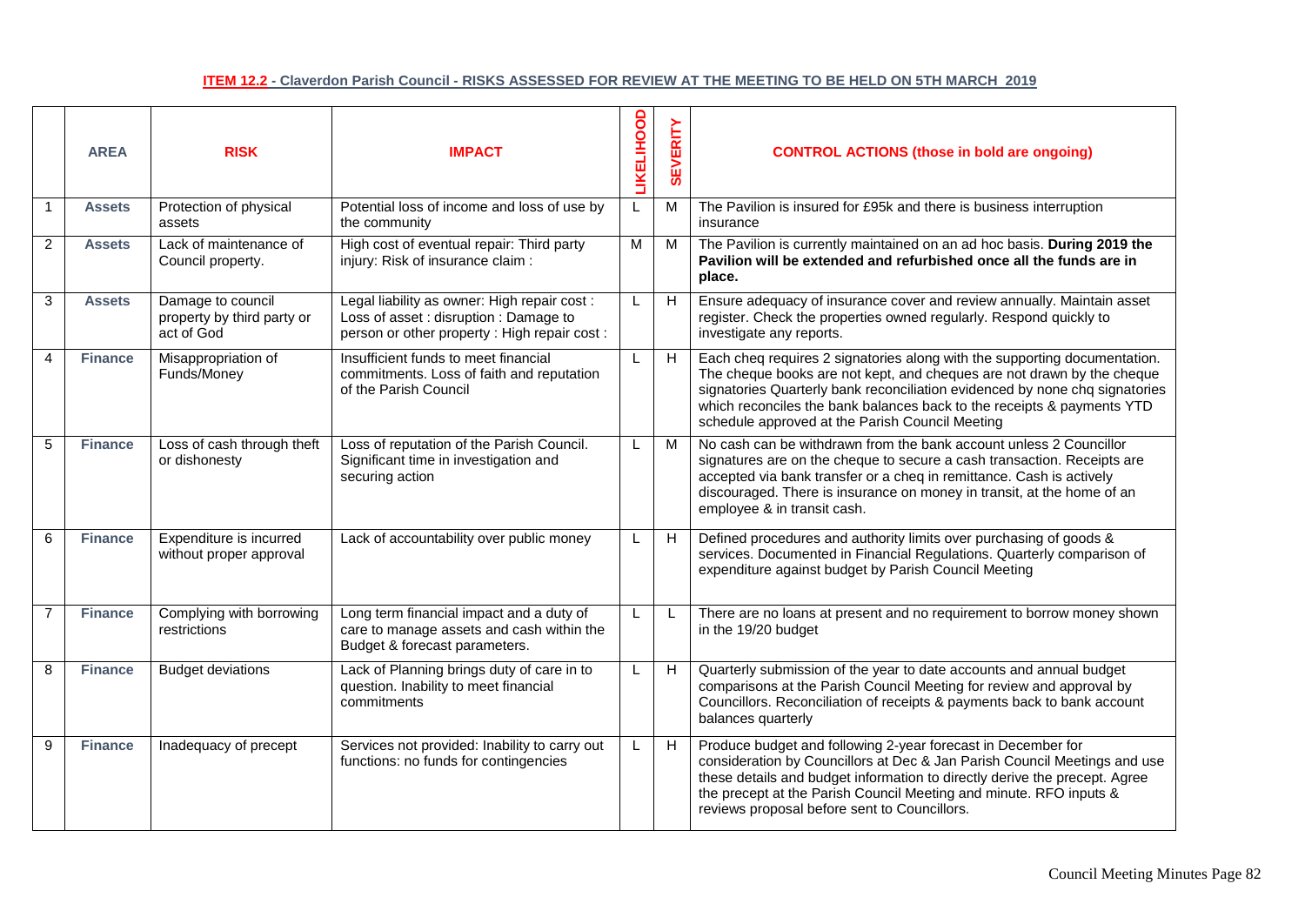| 10              | <b>Finance</b>               | Failure to use grants for<br>intended purposes      | Lack of sufficient funds for project: Section<br>137 payments may be claimed back: Risk<br>of investigation in to use of funds.                                                      |   |   | Ensure clear minutes and secure written procedure from granting authority :<br>Funds to be ring fenced. Provide written proof of expenditure to the grant<br>authority and seek sign off and acceptance from them for the auditors.                                                                                                                                                                                                                                                                             |
|-----------------|------------------------------|-----------------------------------------------------|--------------------------------------------------------------------------------------------------------------------------------------------------------------------------------------|---|---|-----------------------------------------------------------------------------------------------------------------------------------------------------------------------------------------------------------------------------------------------------------------------------------------------------------------------------------------------------------------------------------------------------------------------------------------------------------------------------------------------------------------|
| 11              | <b>Finance</b>               | Inadequate or Improperly<br>kept financial records. | Inadequate financial control                                                                                                                                                         |   | H | Clear Standing Orders & Financial Regulations. Signatures on cheque<br>stubs and invoices by cheque signatories. Opportunity to scrutinise the<br>records by any Councillor. Review Standing Orders & Financial<br>Regulations to ensure up to date and appropriate. Internal Audit<br>conducted                                                                                                                                                                                                                |
| $\overline{12}$ | <b>Employer</b><br>Liability | Loss of Key staff                                   | Inability of The Council to function within<br>statutory timescales. Failure to maintain<br>budgetary/financial controls: Reduced<br>provision of services.                          | L | M | RFO position is distinct and separate from that of the Parish Clerk so there<br>is segregation of duties and skills. Clerk annual appraisal is held in<br>February. Job description is up to date. All records are kept up to date and<br>emails responded to in a timely manner. On the Dell Computer at<br>Documents/Administration/Clerk Activities 060218 there is a paper which<br>lists the systems and procedures to be followed in the absence of the Clerk.<br>Clerk attends regular training sessions |
| 13              | <b>Employer</b><br>Liability | Comply with Employment<br>Law                       | Possible claims from an employee                                                                                                                                                     | L | L | The Parish Council is a member of WALC and receives updates on<br>Employment Law. Employers Liability Insurance held of £10m                                                                                                                                                                                                                                                                                                                                                                                    |
| 14              | <b>Employer</b><br>Liability | Comply with Inland<br><b>Revenue Requirements</b>   | Possible fines for incorrect or late payment<br>of PAYE                                                                                                                              |   |   | Payroll is administered by an outside third-party organisation. Payments are<br>made only against supporting payroll documents provided by the outside<br>organisation.                                                                                                                                                                                                                                                                                                                                         |
| $\overline{15}$ | Legal<br>Liability           | Poor document control                               | Lack of awareness of obligations,<br>responsibilities, or covenants to be<br>observed. Inability to access documents<br>that should be retained /accessible by the<br>Parish Council |   | M | Deeds stored at Bank & Solicitors. Recreation Ground needs to be<br>registered at Land Registry. List of assets needs to identify where<br>originals are held. All other properties are registered at Land Registry and<br>copies held.<br>Backups of data from the Dell Laptop done to USB and Cloud Back up of all<br>documents installed 2018. Discs of previous data held in a safe, and hard<br>copy statutory documents held in cabinets in locked garage.                                                |
| 16              | Legal<br>Liability           | Ensure all business is<br>within legal powers       | Illegal expenditure or actions                                                                                                                                                       |   | H | Clerk investigates the legal position on any new actions or undertakings by<br>the Parish Council. Legal advice is taken on all Easements/legal documents<br>to be signed by the Parish Council. members of WALC where guidance and<br>free advice can be sought. Parish Council consult Arnold Baker on Local<br>Council Administration.                                                                                                                                                                       |
| 17              | Legal<br>Liability           | Proper & timely Council<br>reporting via Minutes    | Poor decision making: Councillors ill<br>informed                                                                                                                                    | L | M | The Agenda is posted on the website and in 6 places in the Parish with 3 or<br>more clear days before the Meeting. The agenda has been approved by the<br>Chairman. The Parish Council meets 11 times a year. The Minutes are<br>posted on the website in advance of the next Meeting and displayed in 6<br>locations once approved at the PC Meeting. More than 6 months of Minutes<br>are retained on the website and access to older minutes can be obtained<br>via the Clerk                                |
| 18              | Legal<br>Liability           | Risks to third party,<br>property or individuals    | Public have access to Yarningale Common<br>& Recreation Ground facilities where<br>accidents may happen                                                                              | M | м | Public Liability Insurance held of £12m. Yarningale Common open areas<br>reviewed circa every 6 weeks. Tattlebank Wood not inspected.                                                                                                                                                                                                                                                                                                                                                                           |